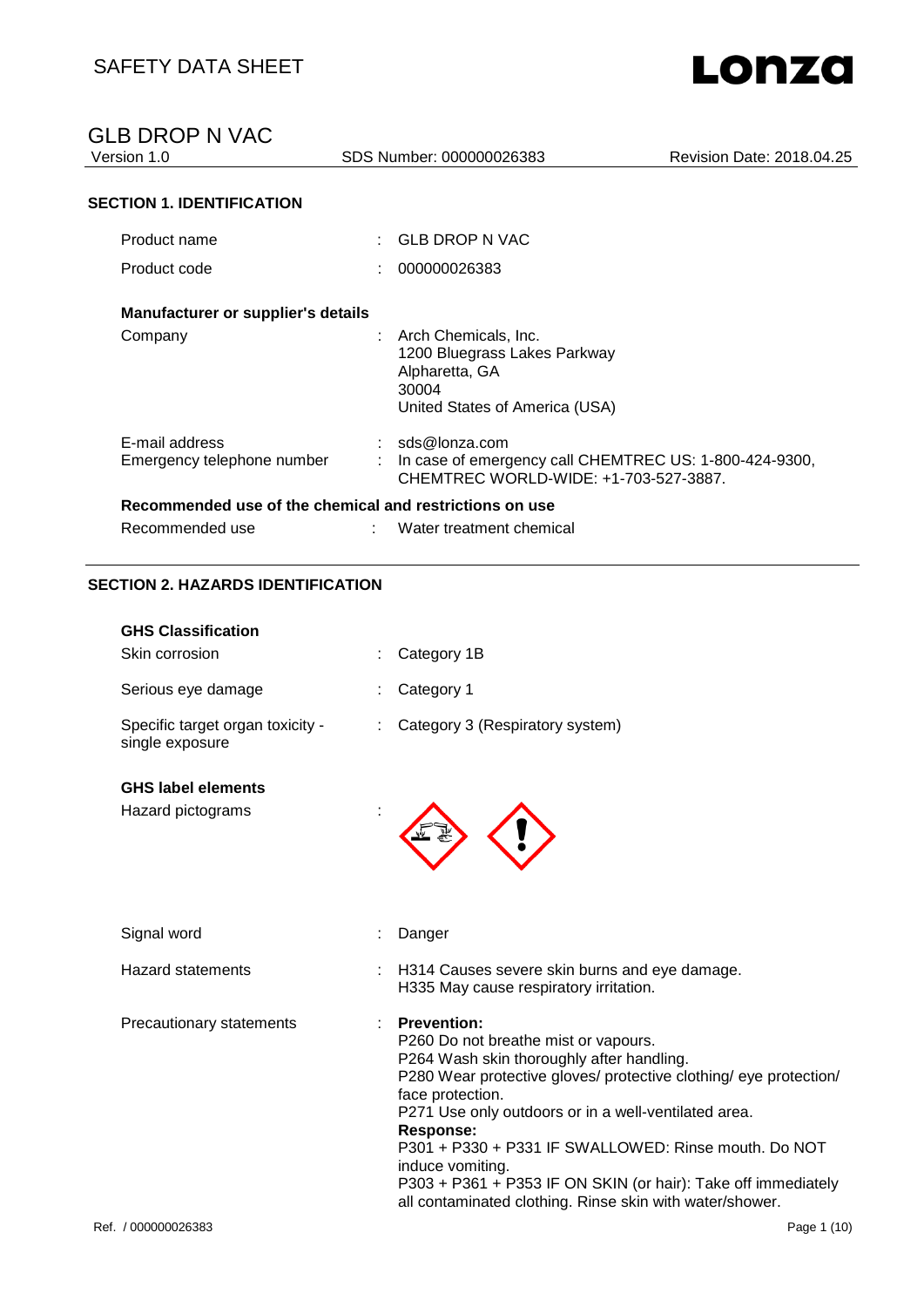# **GLB DROP N VAC**<br>Version 1.0

### SDS Number: 000000026383 Revision Date: 2018.04.25

P304 + P340 + P310 IF INHALED: Remove person to fresh air and keep comfortable for breathing. Immediately call a POISON CENTER/doctor. P305 + P351 + P338 + P310 IF IN EYES: Rinse cautiously with water for several minutes. Remove contact lenses, if present and easy to do. Continue rinsing. Immediately call a POISON CENTER/doctor. P363 Wash contaminated clothing before reuse. **Storage:**  P405 Store locked up. **Disposal:**  P501 Dispose of contents/ container to an approved waste disposal plant.

#### **Other hazards**

None known.

### **SECTION 3. COMPOSITION/INFORMATION ON INGREDIENTS**

Chemical nature : Mixture

#### **Hazardous components**

| Chemical name                          | CAS-No.    | (% )<br>Concentration |
|----------------------------------------|------------|-----------------------|
| Aluminium chloride                     | 7446-70-0  | 13.00 - 17.00         |
| Poly(diallyldimethylammonium chloride) | 26062-79-3 | 1.00 - 3.00           |

### **SECTION 4. FIRST AID MEASURES**

| If inhaled              | IF INHALED: Remove individual to fresh air. Seek medical atten-<br>tion if breathing becomes difficult or if respiratory irritation devel-<br>ops. If not breathing, give artificial respiration. Call for medical<br>assistance.                        |
|-------------------------|----------------------------------------------------------------------------------------------------------------------------------------------------------------------------------------------------------------------------------------------------------|
| In case of skin contact | : IF ON SKIN: Immediately flush skin with plenty of water for 15<br>minutes. If clothing comes in contact with the product, the clothing<br>should be removed immediately and laundered before re-use.<br>Seek medical attention if irritation develops. |
| In case of eye contact  | : IF IN EYES: Immediately flush eyes with plenty of water for at least<br>15 minutes. Seek medical attention immediately.                                                                                                                                |
| If swallowed            | : IF SWALLOWED: Call a physician immediately. DO NOT induce<br>vomiting unless directed to do so by a physician. Never give any-<br>thing by mouth to an unconscious person.                                                                             |
| Notes to physician      | : Probable mucosal damage may contraindicate the use of gastric<br>lavage.                                                                                                                                                                               |

## **SECTION 5. FIREFIGHTING MEASURES**

| Suitable extinguishing media         | Choose extinguishing media suitable for surrounding materials. |
|--------------------------------------|----------------------------------------------------------------|
| Specific hazards during firefighting | Material will not ignite or burn.                              |
| Ref. / 000000026383                  | Page 2 (10)                                                    |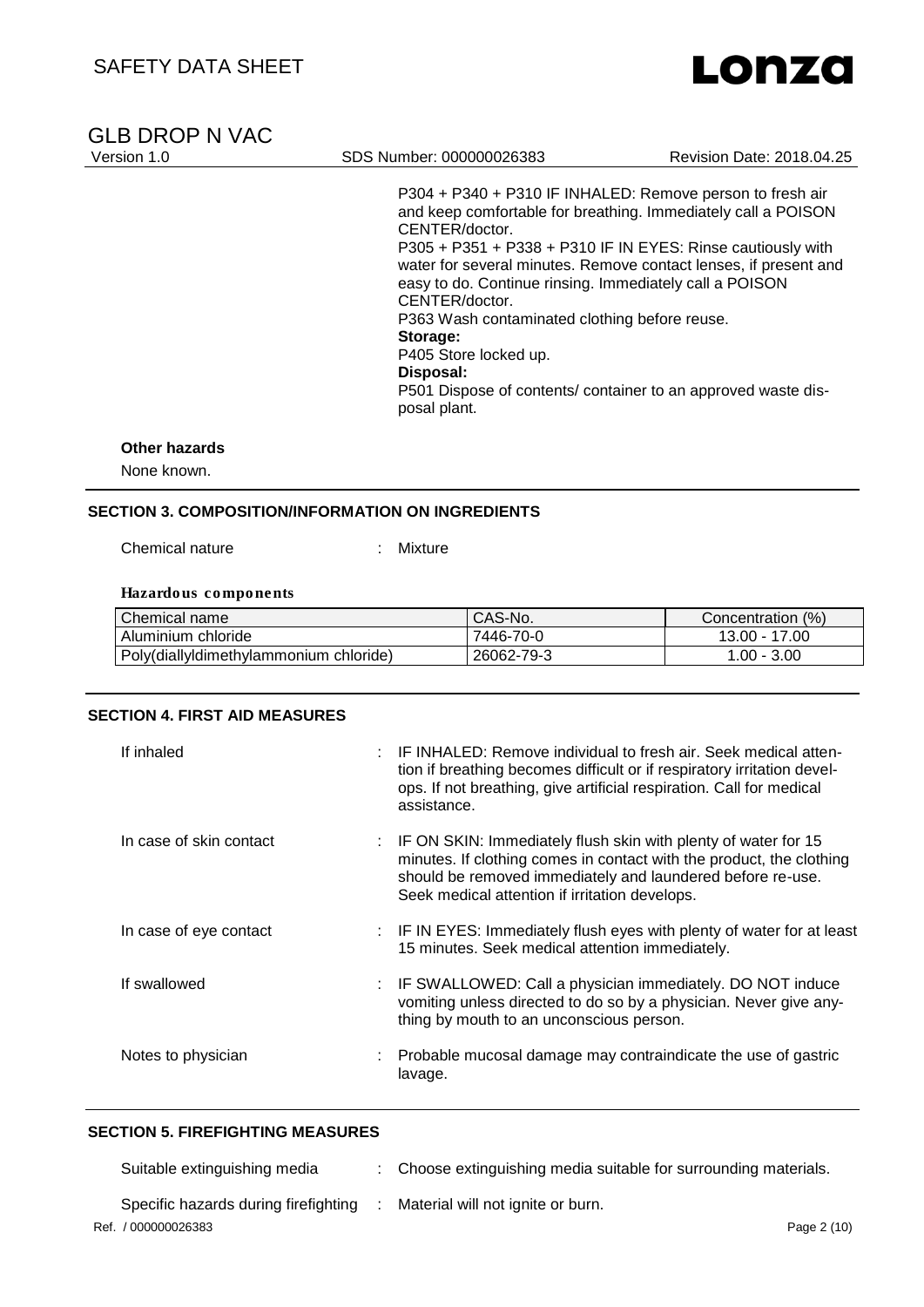| Lonza |
|-------|
|       |

| <b>GLB DROP N VAC</b><br>Version 1.0                                        | SDS Number: 000000026383                                                                                                                                         | Revision Date: 2018.04.25                                                                                                                                                                                                                                                            |
|-----------------------------------------------------------------------------|------------------------------------------------------------------------------------------------------------------------------------------------------------------|--------------------------------------------------------------------------------------------------------------------------------------------------------------------------------------------------------------------------------------------------------------------------------------|
| Further information                                                         | Use water spray to cool unopened containers.<br>protective equipment recommended in Section 8 to include a<br>NIOSH approved self-contained breathing apparatus. | In case of fire, use normal fire-fighting equipment and the personal                                                                                                                                                                                                                 |
| <b>SECTION 6. ACCIDENTAL RELEASE MEASURES</b>                               |                                                                                                                                                                  |                                                                                                                                                                                                                                                                                      |
| Personal precautions, protective<br>equipment and emergency proce-<br>dures | breathing apparatus.                                                                                                                                             | Additional protective clothing must be worn to prevent personal<br>contact with this material. Those items include but are not limited<br>to boots, impervious gloves, hard hat, splash-proof goggles, im-<br>pervious clothing, i.e., chemically impermeable suit, self-contained   |
| Environmental precautions                                                   |                                                                                                                                                                  |                                                                                                                                                                                                                                                                                      |
| Air                                                                         | and immediately downwind.                                                                                                                                        | Hazardous concentrations in air may be found in local spill area                                                                                                                                                                                                                     |
| Water                                                                       | spective authorities.                                                                                                                                            | If the product contaminates rivers and lakes or drains inform re-                                                                                                                                                                                                                    |
| Soil                                                                        | (see section 13).<br>used container.                                                                                                                             | Contain spillage, soak up with non-combustible absorbent materi-<br>al, (e.g. sand, earth, diatomaceous earth, vermiculite) and transfer<br>to a container for disposal according to local / national regulations<br>Do not contaminate ponds, waterways or ditches with chemical or |
| <b>SECTION 7. HANDLING AND STORAGE</b>                                      |                                                                                                                                                                  |                                                                                                                                                                                                                                                                                      |
| Advice on safe handling                                                     | Upon contact with skin or eyes, wash off with water.<br>Avoid breathing mist or vapor.                                                                           | Do not take internally. Avoid contact with skin, eyes and clothing.                                                                                                                                                                                                                  |
| Conditions for safe storage                                                 | patible materials.                                                                                                                                               | Store in a cool, dry and well ventilated place. Isolate from incom-                                                                                                                                                                                                                  |

## **SECTION 8. EXPOSURE CONTROLS/PERSONAL PROTECTION**

### **Components with workplace control parameters**

| Components         | CAS-No.   | Value type<br>(Form of<br>exposure)  | Control parame-<br>ters / Permissi-<br>ble concentra-<br>tion | <b>Basis</b>     |
|--------------------|-----------|--------------------------------------|---------------------------------------------------------------|------------------|
| Aluminium chloride | 7446-70-0 | (Respirable<br>fraction.)            |                                                               | <b>ACGIH</b>     |
|                    |           | TWA (Res-<br>pirable frac-<br>tion.) | mg/m3                                                         | <b>ACGIH</b>     |
|                    |           | <b>REL</b>                           | $2$ mg/m $3$<br>(as Al)                                       | NIOSH/GUIDE      |
|                    |           | <b>TWA</b>                           | $2 \text{ mg/m}$                                              | Z <sub>1</sub> A |

Do not freeze.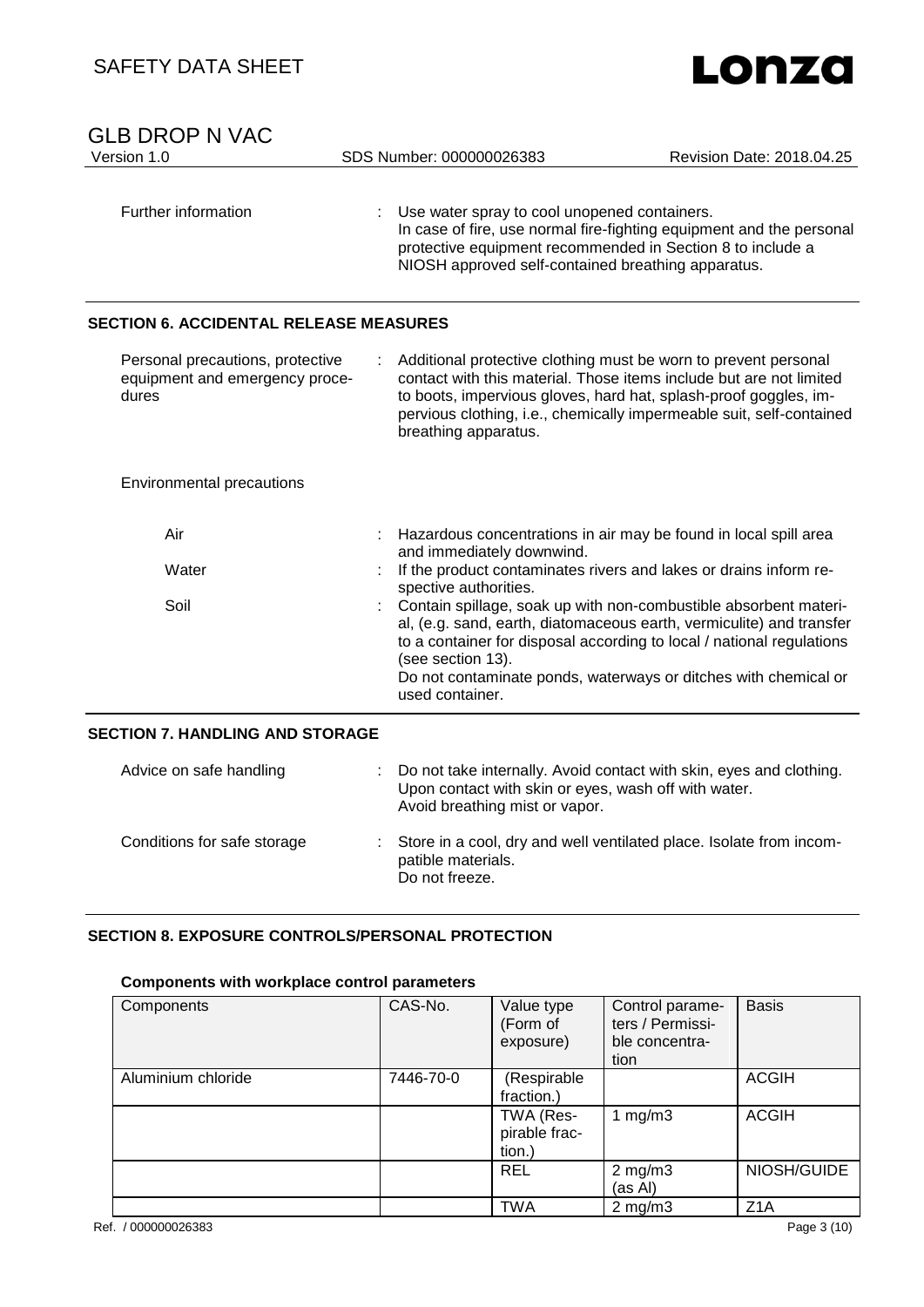

| sion 1.0                                                |                       | SDS Number: 000000026383                                                                                                                                   |                                                                                                                                                                                                         | Revision Date: 2018.04.25 |  |
|---------------------------------------------------------|-----------------------|------------------------------------------------------------------------------------------------------------------------------------------------------------|---------------------------------------------------------------------------------------------------------------------------------------------------------------------------------------------------------|---------------------------|--|
|                                                         |                       |                                                                                                                                                            | (as Al)                                                                                                                                                                                                 |                           |  |
|                                                         |                       | TWA (Res-<br>pirable frac-<br>tion.)                                                                                                                       | 1 mg/m $\overline{3}$                                                                                                                                                                                   | <b>CAD ON OEL</b>         |  |
| Appropriate engineering controls                        |                       |                                                                                                                                                            |                                                                                                                                                                                                         |                           |  |
| <b>Engineering measures</b>                             |                       |                                                                                                                                                            | Local exhaust ventilation is recommended if vapors, mists or aer-<br>osols are generated. Otherwise, use general exhaust ventilation.<br>No exposure limits exist for the constituents of this product. |                           |  |
| Personal protective equipment<br>Respiratory protection | proved respirator.    | Respiratory protection not normally needed.                                                                                                                | If vapors, mists or aerosols are generated, wear a NIOSH ap-                                                                                                                                            |                           |  |
| Hand protection                                         |                       |                                                                                                                                                            |                                                                                                                                                                                                         |                           |  |
| Remarks                                                 |                       | Avoid contact with skin. Impervious gloves Boots Apron A full<br>impervious suit is recommended if exposure is possible to a large<br>portion of the body. |                                                                                                                                                                                                         |                           |  |
| Eye protection                                          | Face-shield           | Chemical resistant goggles must be worn.                                                                                                                   |                                                                                                                                                                                                         |                           |  |
| Skin and body protection                                | Impervious clothing   |                                                                                                                                                            |                                                                                                                                                                                                         |                           |  |
| Protective measures                                     | workstation location. |                                                                                                                                                            | Ensure that eyewash stations and safety showers are close to the                                                                                                                                        |                           |  |

### **SECTION 9. PHYSICAL AND CHEMICAL PROPERTIES**

| Appearance                   | liquid<br>÷                                                                    |
|------------------------------|--------------------------------------------------------------------------------|
| Colour                       | $:$ clear                                                                      |
| Odour                        | : none                                                                         |
| <b>Odour Threshold</b>       | no data available                                                              |
| pH                           | $: 1.5 - 2.0$                                                                  |
| Melting point/freezing point | : no data available                                                            |
| Boiling point/boiling range  | : no data available                                                            |
| Flash point                  | no data available                                                              |
| Evaporation rate             | no data available                                                              |
| Flammability (solid, gas)    | Product is not known to be flammable, combustible, pyrophoric or<br>explosive. |
| Upper explosion limit        | no data available<br>÷                                                         |
| Lower explosion limit        | no data available                                                              |
| Ref. / 000000026383          | Page 4 (10)                                                                    |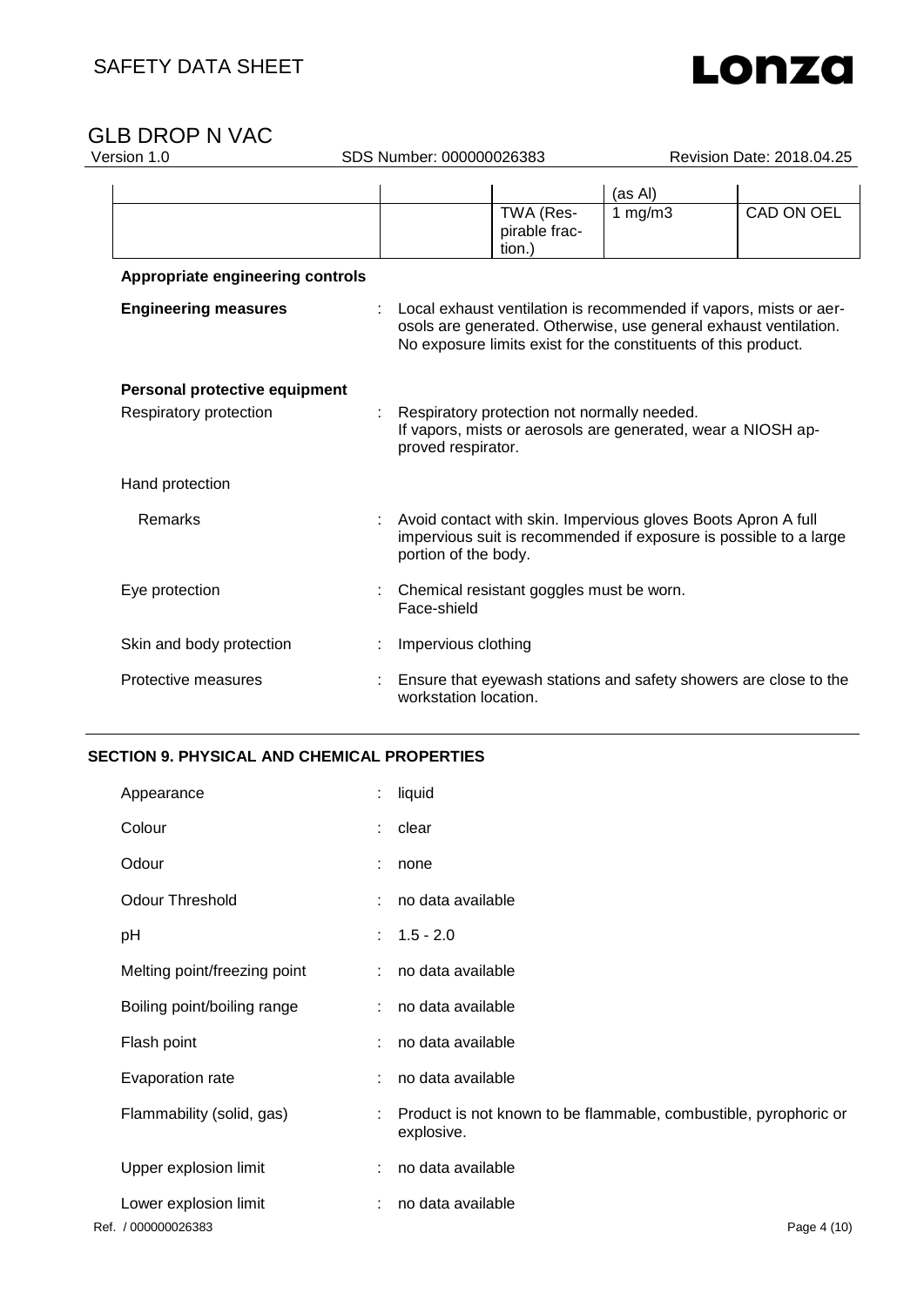# GLB DROP N VAC

| -- - - - -<br>.<br>Version 1.0             | SDS Number: 000000026383 | Revision Date: 2018.04.25 |
|--------------------------------------------|--------------------------|---------------------------|
|                                            |                          |                           |
| Vapour pressure                            | no data available<br>÷   |                           |
| Relative vapour density                    | no data available        |                           |
| Relative density                           | : 1.13                   |                           |
| Density                                    | no data available<br>÷.  |                           |
| Solubility(ies)<br>Water solubility        | : soluble                |                           |
| Partition coefficient: n-<br>octanol/water | no data available        |                           |
| Auto-ignition temperature                  | : no data available      |                           |
| Decomposition temperature                  | : no data available      |                           |
| Viscosity, dynamic                         | no data available        |                           |
| Viscosity, kinematic                       | no data available        |                           |
| Oxidizing properties                       | no data available        |                           |

### **SECTION 10. STABILITY AND REACTIVITY**

| Conditions to avoid                   | High temperatures<br>Avoid freezing.  |
|---------------------------------------|---------------------------------------|
| Incompatible materials                | Oxidizing agents<br>Metals<br>Alkalis |
| Hazardous decomposition prod-<br>ucts | hydrochloric acid                     |

## **SECTION 11. TOXICOLOGICAL INFORMATION**

| Eyes<br>Skin<br>Ingestion<br>Inhalation           |
|---------------------------------------------------|
|                                                   |
| Believed to be $> 5,000$ mg/kg<br>Species: Rat    |
| Believed to be $> 2,000$ mg/kg<br>Species: Rabbit |
|                                                   |

### **Skin corrosion/irritation**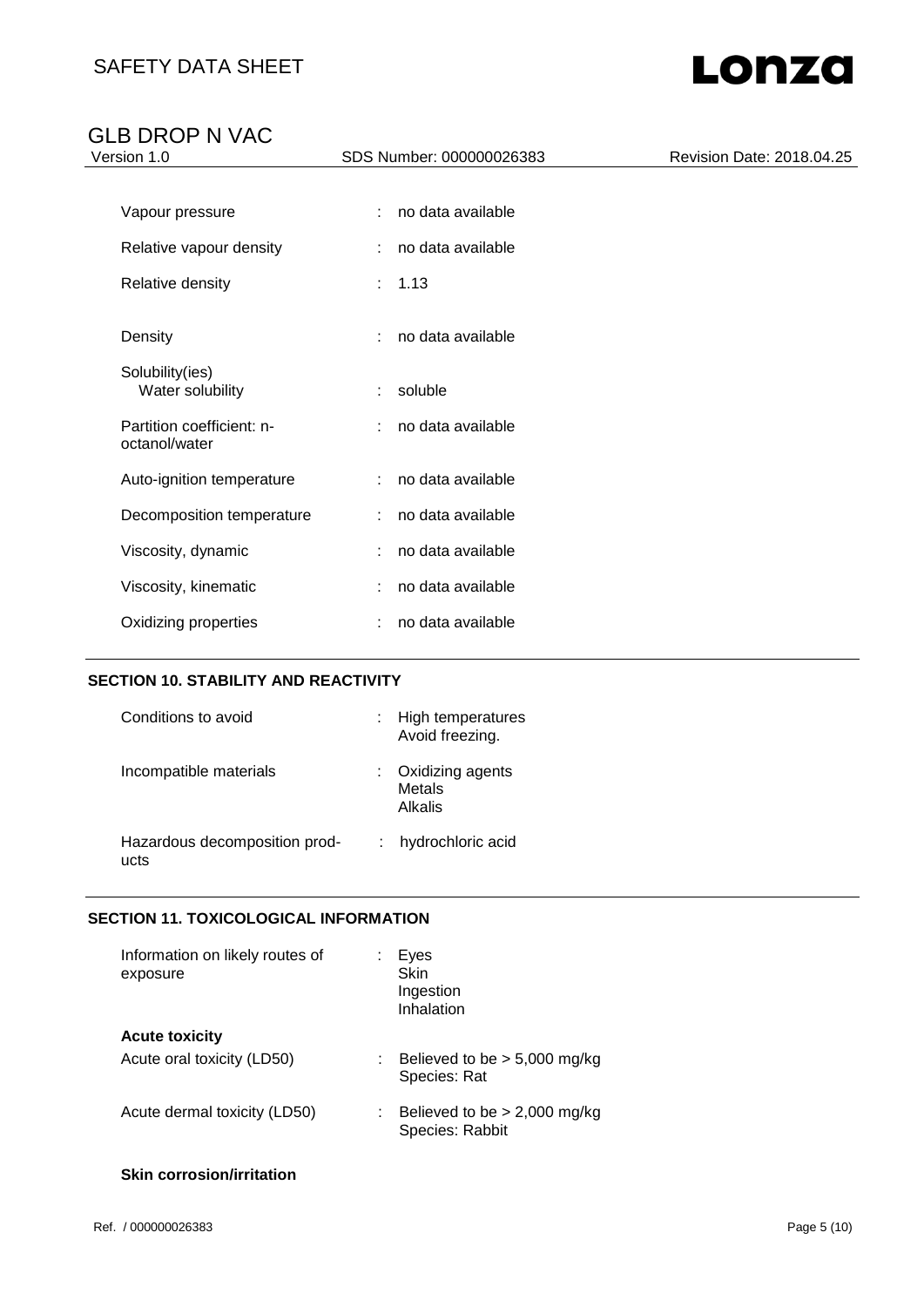# GLB DROP N VAC<br>Version 1.0

| Version 1.0                              | SDS Number: 000000026383                                                                                                                                      | Revision Date: 2018.04.25                                         |
|------------------------------------------|---------------------------------------------------------------------------------------------------------------------------------------------------------------|-------------------------------------------------------------------|
| Skin irritation                          | Remarks: Corrosive to skin                                                                                                                                    |                                                                   |
| Serious eye damage/eye irritation        |                                                                                                                                                               |                                                                   |
| Eye irritation                           | Remarks: Corrosive to eyes                                                                                                                                    |                                                                   |
| <b>Respiratory or skin sensitisation</b> |                                                                                                                                                               |                                                                   |
| Sensitisation                            | Remarks: Not believed to be sensitising to skin.                                                                                                              |                                                                   |
| Carcinogenicity                          |                                                                                                                                                               |                                                                   |
| <b>IARC</b>                              | No component of this product present at levels greater than or<br>equal to 0.1% is identified as probable, possible or confirmed<br>human carcinogen by IARC. |                                                                   |
| <b>OSHA</b>                              | No component of this product present at levels greater than or<br>equal to 0.1% is on OSHA's list of regulated carcinogens.                                   |                                                                   |
| <b>NTP</b>                               | No component of this product present at levels greater than or<br>by NTP.                                                                                     | equal to 0.1% is identified as a known or anticipated carcinogen  |
| <b>ACGIH</b>                             | No component of this product present at levels greater than or<br>gen by ACGIH.                                                                               | equal to 0.1% is identified as a carcinogen or potential carcino- |
| <b>Further information</b>               |                                                                                                                                                               |                                                                   |

Remarks: no data available

### **SECTION 12. ECOLOGICAL INFORMATION**

| <b>Ecotoxicity</b>                                    |                                                                                                                                                                                                                                                            |
|-------------------------------------------------------|------------------------------------------------------------------------------------------------------------------------------------------------------------------------------------------------------------------------------------------------------------|
| Toxicity to fish (LC50)                               | Believed to be approximately 10.8 mg/l<br>Remarks: (calculated)                                                                                                                                                                                            |
| Persistence and degradability                         |                                                                                                                                                                                                                                                            |
| no data available<br><b>Bioaccumulative potential</b> |                                                                                                                                                                                                                                                            |
| <b>Components:</b>                                    |                                                                                                                                                                                                                                                            |
| Aluminium chloride                                    |                                                                                                                                                                                                                                                            |
| Partition coefficient: n-<br>octanol/water            | Remarks: Not applicable                                                                                                                                                                                                                                    |
| <b>Mobility in soil</b>                               |                                                                                                                                                                                                                                                            |
| no data available                                     |                                                                                                                                                                                                                                                            |
| Other adverse effects                                 |                                                                                                                                                                                                                                                            |
| Ozone-Depletion Potential                             | Regulation: US. EPA Clean Air Act (CAA) Section 602 Ozone-<br>Depleting Substances (40 CFR 82, Subpt. A, App A & B)<br>Remarks: This product neither contains, nor was manufactured<br>with a Class I or Class II ODS as defined by the U.S. Clean Air Act |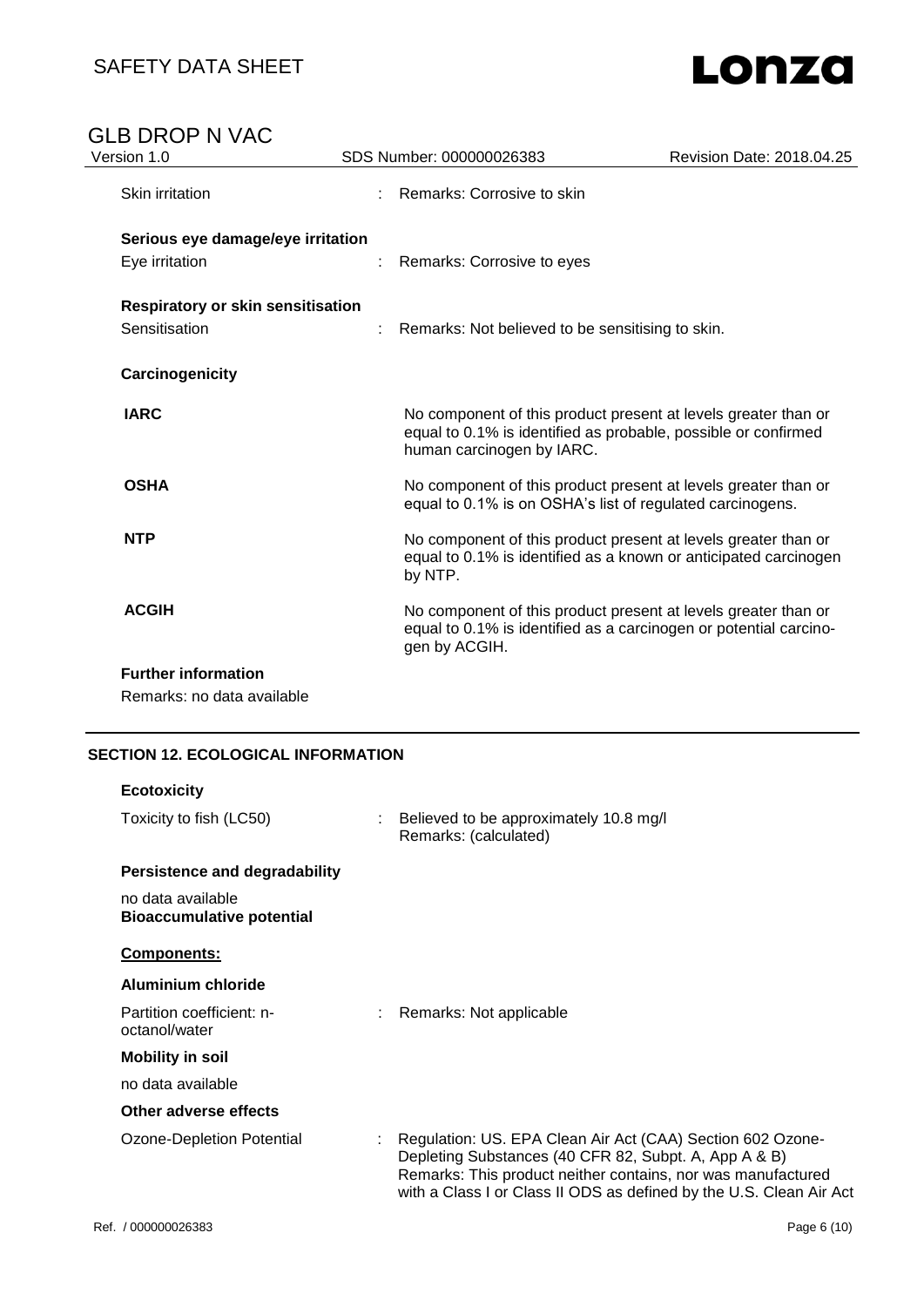# SAFETY DATA SHEET

# Lonza

| Version 1.0 | <b>GLB DROP N VAC</b>                                             |               | SDS Number: 000000026383                            | Revision Date: 2018.04.25                                        |
|-------------|-------------------------------------------------------------------|---------------|-----------------------------------------------------|------------------------------------------------------------------|
|             |                                                                   |               | Section 602 (40 CFR 82, Subpt. A, App.A + B).       |                                                                  |
|             | Additional ecological information                                 | $\mathcal{L}$ | Slightly toxic to fish and other aquatic organisms. |                                                                  |
|             |                                                                   |               |                                                     |                                                                  |
|             | <b>SECTION 13. DISPOSAL CONSIDERATIONS</b>                        |               |                                                     |                                                                  |
|             | <b>Disposal methods</b>                                           |               |                                                     |                                                                  |
|             | Waste from residues                                               |               |                                                     | : If this product becomes a waste, it will be a hazardous waste. |
|             | <b>SECTION 14. TRANSPORT INFORMATION</b>                          |               |                                                     |                                                                  |
| <b>IATA</b> |                                                                   |               |                                                     |                                                                  |
|             | <b>UN number</b>                                                  |               | : 2581                                              |                                                                  |
|             | Proper shipping name<br><b>Transport hazard class</b>             |               | : Aluminium chloride solution<br>8                  |                                                                  |
|             | <b>Packing group</b>                                              |               | : III                                               |                                                                  |
|             | Labels<br><b>Environmental hazards</b>                            |               | 8<br>: no                                           |                                                                  |
| <b>IMDG</b> |                                                                   |               |                                                     |                                                                  |
|             | <b>UN number</b>                                                  |               | 2581                                                |                                                                  |
|             | Proper shipping name<br><b>Transport hazard class</b>             |               | : Aluminium chloride solution<br>8                  |                                                                  |
|             | <b>Packing group</b>                                              |               | Ш                                                   |                                                                  |
|             | Labels<br>EmS Number 1                                            |               | 8<br>$: F-A$                                        |                                                                  |
|             | EmS Number 2                                                      |               | $S-B$                                               |                                                                  |
|             | <b>Environmental hazards</b>                                      |               | Marine pollutant: no                                |                                                                  |
| <b>ADR</b>  |                                                                   |               |                                                     |                                                                  |
|             | <b>UN number</b>                                                  |               | 2581                                                |                                                                  |
|             | Proper shipping name<br><b>Transport hazard class</b>             |               | : ALUMINIUM CHLORIDE SOLUTION<br>- 8                |                                                                  |
|             | <b>Packing group</b>                                              |               | $\pm$ 111                                           |                                                                  |
|             | <b>Classification Code</b><br><b>Hazard Identification Number</b> |               | $:$ C1<br>: 80                                      |                                                                  |
|             | Labels                                                            |               | 8                                                   |                                                                  |
|             | <b>Environmental hazards</b>                                      |               | : no                                                |                                                                  |
| <b>RID</b>  |                                                                   |               |                                                     |                                                                  |
|             | <b>UN number</b>                                                  |               | : 2581<br>: ALUMINIUM CHLORIDE SOLUTION             |                                                                  |
|             | Proper shipping name<br><b>Transport hazard class</b>             |               | $\therefore$ 8                                      |                                                                  |
|             | <b>Packing group</b>                                              |               | : III                                               |                                                                  |
|             | <b>Classification Code</b><br><b>Hazard Identification Number</b> |               | C <sub>1</sub><br>: 80                              |                                                                  |
|             | Labels                                                            |               | 8                                                   |                                                                  |
|             | <b>Environmental hazards</b>                                      |               | no                                                  |                                                                  |
|             | Ref. / 000000026383                                               |               |                                                     | Page 7 (10)                                                      |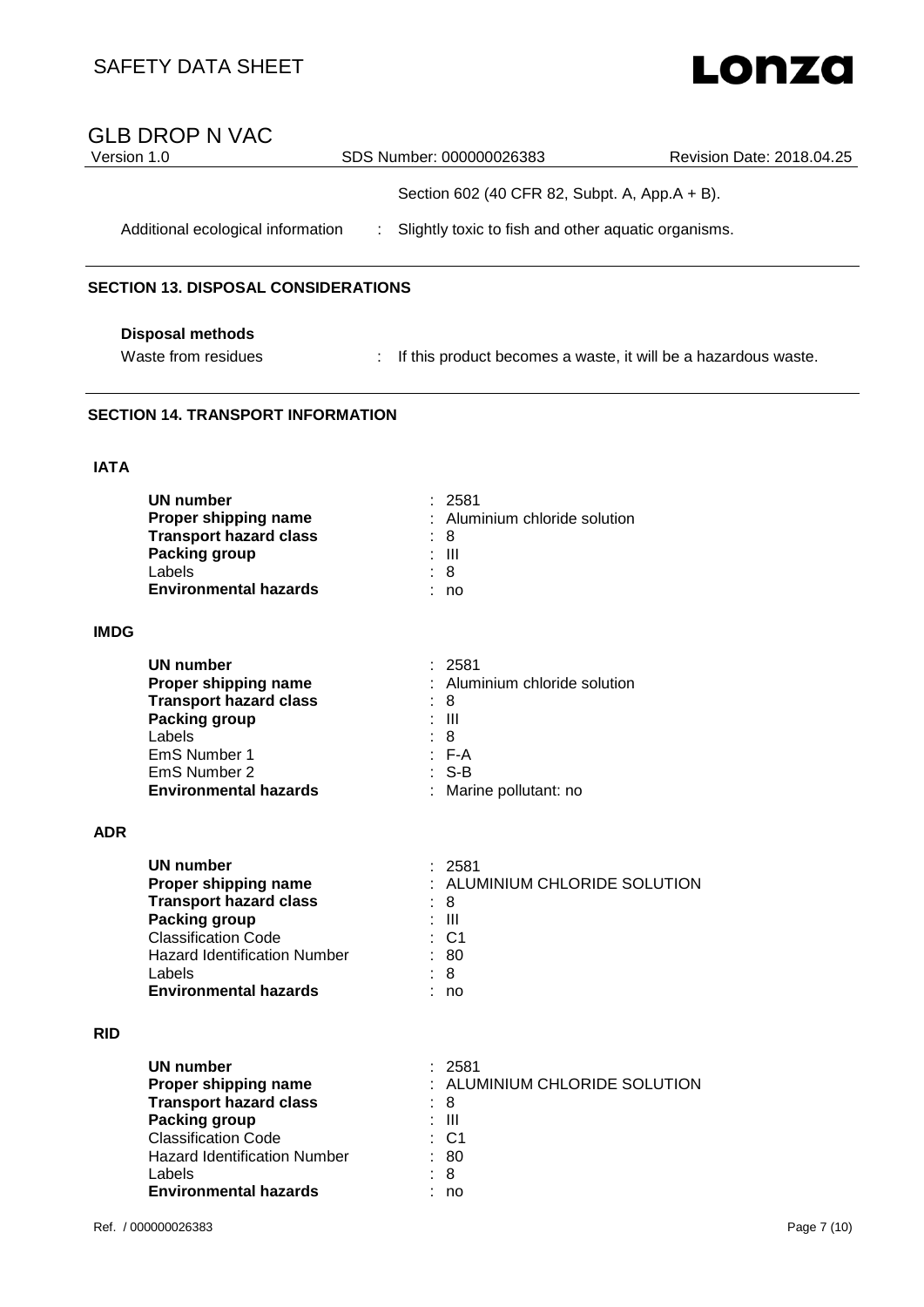SDS Number: 000000026383 Revision Date: 2018.04.25

### **DOT**

**TDG**

| UN number<br>Proper shipping name<br><b>Transport hazard class</b><br>Packing group<br>Labels<br><b>Emergency Response Guidebook</b><br><b>Number</b><br><b>Environmental hazards</b> | -2581<br>Aluminum chloride, solution<br>8<br>- 111<br>8<br>: 154<br>: no |
|---------------------------------------------------------------------------------------------------------------------------------------------------------------------------------------|--------------------------------------------------------------------------|
| UN number<br>Proper shipping name<br><b>Transport hazard class</b><br><b>Packing group</b><br>Labels<br><b>Environmental hazards</b>                                                  | : 2581<br>ALUMINUM CHLORIDE SOLUTION<br>8<br>: III<br>: 8<br>no          |
| Special precautions for user                                                                                                                                                          | none                                                                     |
| Transport in bulk according to An-<br>nex II of MARPOL 73/78 and the IBC<br>Code                                                                                                      | Not applicable                                                           |

### **SECTION 15. REGULATORY INFORMATION**

### **EPCRA - Emergency Planning and Community Right-to-Know Act**

### **CERCLA Reportable Quantity**

This material does not contain any components with a CERCLA RQ.

### **SARA 304 Extremely Hazardous Substances Reportable Quantity**

This material does not contain any components with a section 304 EHS RQ.

#### **SARA 311/312 Hazards**

See above: SECTION 2. Hazard Identification-GHS Classification

#### **SARA 302**

No chemicals in this material are subject to the reporting requirements of SARA Title III, Section 302.

#### **SARA 313**

This material does not contain any chemical components with known CAS numbers that exceed the threshold (De Minimis) reporting levels established by SARA Title III, Section 313.

#### **Clean Air Act**

This product does not contain any hazardous air pollutants (HAP), as defined by the U.S. Clean Air Act Section 112 (40 CFR 61).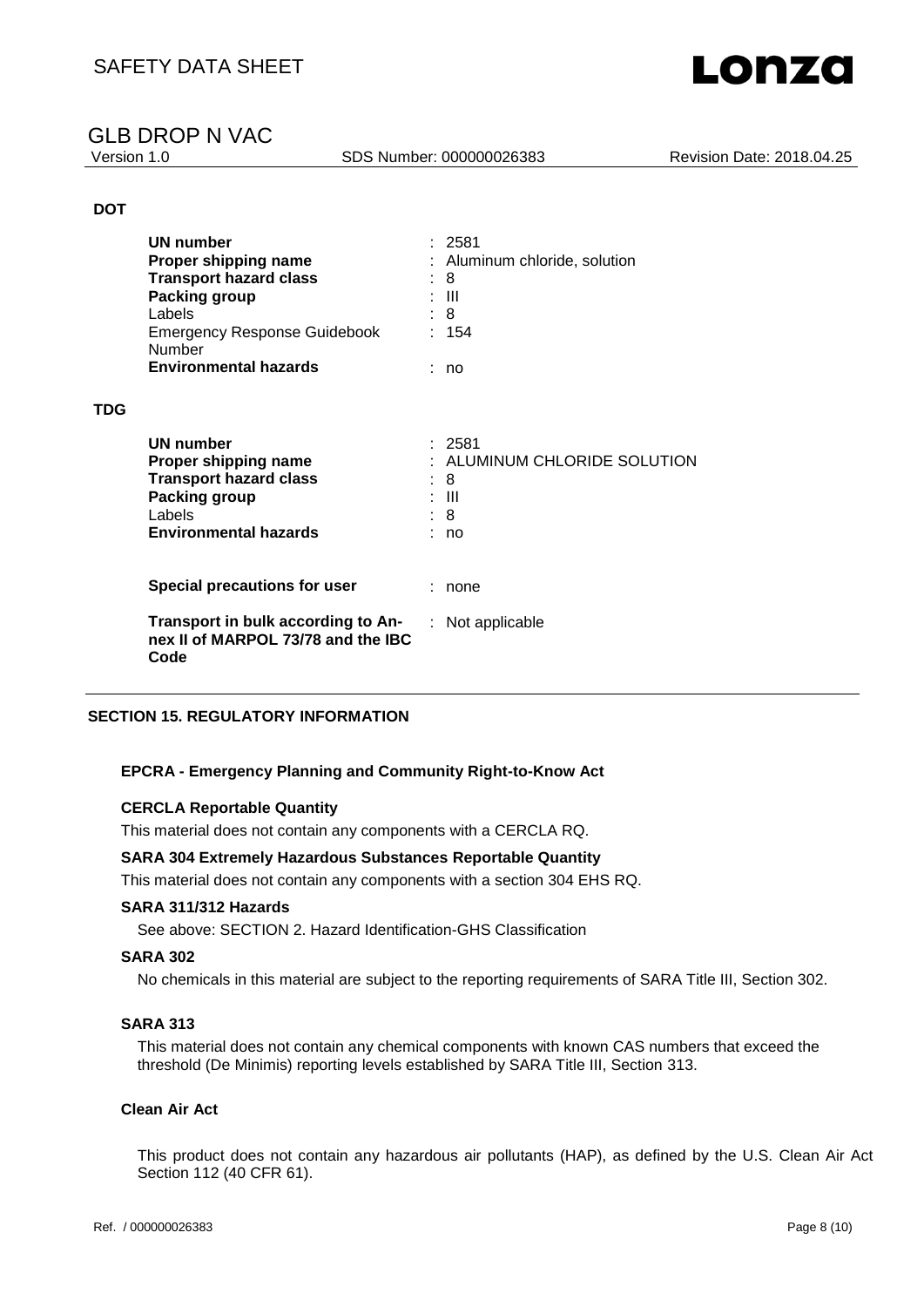

SDS Number: 000000026383 Revision Date: 2018.04.25

This product does not contain any chemicals listed under the U.S. Clean Air Act Section 112(r) for Accidental Release Prevention (40 CFR 68.130, Subpart F).

This product does not contain any chemicals listed under the U.S. Clean Air Act Section 111 SOCMI Intermediate or Final VOC's (40 CFR 60.489).

### **Clean Water Act**

This product does not contain any Hazardous Chemicals listed under the U.S. CleanWater Act, Section 311, Table 117.3.

This product does not contain any Hazardous Substances listed under the U.S. CleanWater Act, Section 311, Table 116.4A.

This product does not contain any toxic pollutants listed under the U.S. Clean Water Act Section 307

#### **US State Regulations**

#### **Massachusetts Right To Know**

| $\sim$<br>Components | $\cap$ $\cap$ $\cap$<br>S-No.<br>UAJ. |
|----------------------|---------------------------------------|
| Aluminium chloride   | 7446-70-l                             |

#### **Pennsylvania Right To Know**

| Components | CAS-No.                     |
|------------|-----------------------------|
| Aluminium  | $\rightarrow$ $\rightarrow$ |
| chloride   | '446-70-0                   |

#### **New Jersey Right To Know**

| Components                             | <sup>1</sup> CAS-No. |
|----------------------------------------|----------------------|
| Aluminium chloride                     | 7446-70-0            |
| Poly(diallyldimethylammonium chloride) | 26062-79-3           |

#### **California Prop. 65**

This product does not contain any chemicals known to State of California to cause cancer, birth defects, or any other reproductive harm.

#### **SECTION 16. OTHER INFORMATION**

First formulated version in SAP. Arch is a wholly-owned subsidiary of Lonza and continues to operate as Arch Chemicals, Inc. Revision Date : 2018.04.25

The information provided in this Safety Data Sheet is correct to the best of our knowledge, information and belief at the date of its publication. The information given is designed only as a guidance for safe handling, use, processing, storage, transportation, disposal and release and is not to be considered a warranty or quality specification. The information relates only to the specific material designated and